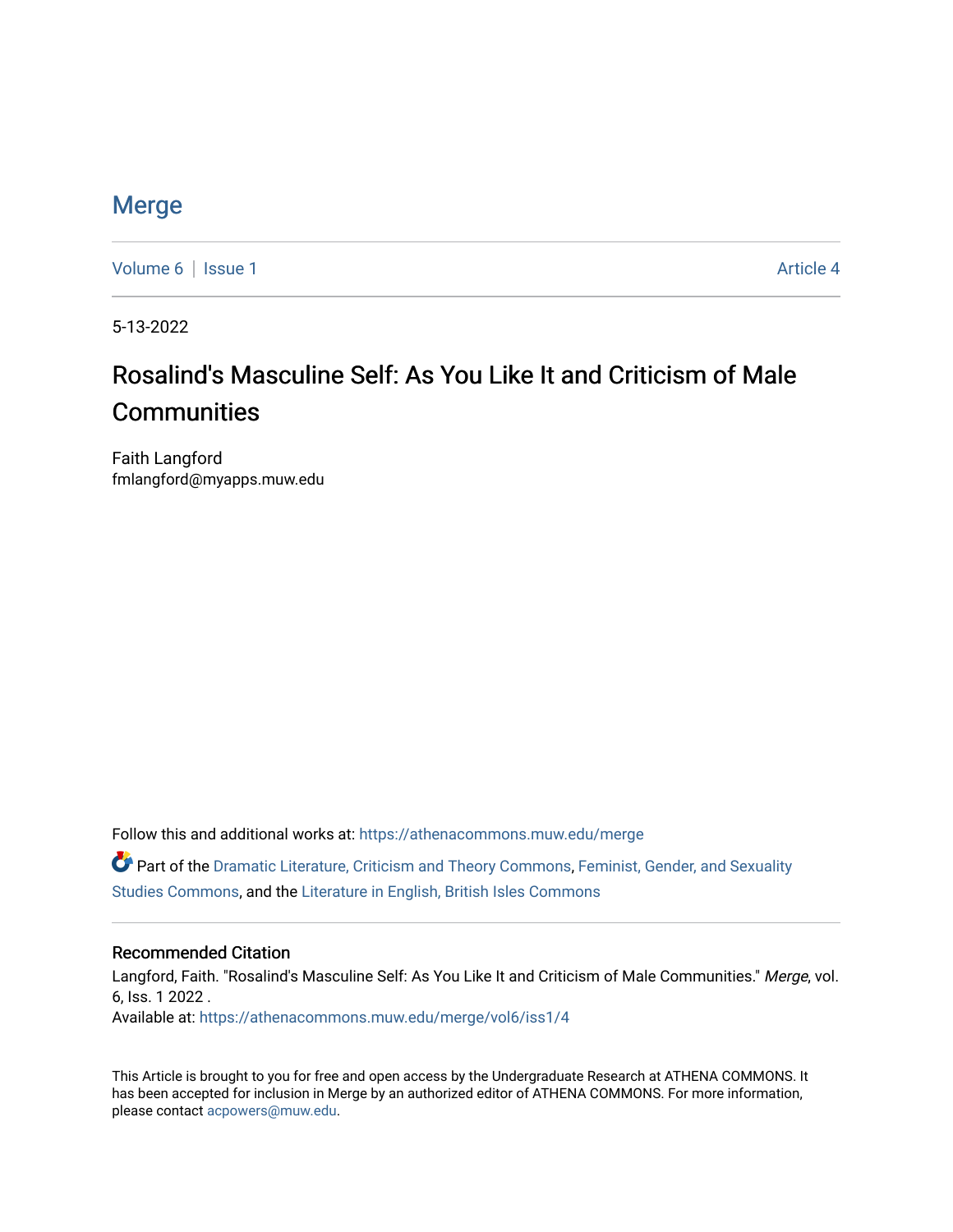# Rosalind's Masculine Self: *As You Like It* and Criticism of Male Communities

Faith Langford Mississippi University for Women

William Shakespeare's *As You Like It*, written around 1599, is a pastoral comedy that depicts masculinity in its various forms. The play focuses on Rosalind and her exile in the Forest of Arden due to the deposition of her father Duke Senior. While in the forest, she cross-dresses as a shepherd boy and gains the affection of her love interest, Orlando. By allowing a freer identity for Rosalind in the forest of Arden, the play offers a space in which to explore characters' identities, both those created by themselves and others. Still, rather than focusing solely on the male characters' identities, Rosalind's persona as Ganymede examines social constructs of masculinity from a female, outsider perspective. Though primarily giving her the freedom to explore her own identity and relationship with Orlando, Rosalind's Ganymede persona enables her to express her concerns about a centralized form of masculinity that excludes those who fall outside the limits of acceptable behavior constructed by male communities. Rosalind assumes a disguise that allows her to explore the ways an idealized male community, though presenting ideals of peace and contentment, can maintain an environment verging on hostility. Blurring the lines of masculinity and femininity, Rosalind affirms the idea that personhood goes beyond social constructs of identity and that, even in ideal communities, individual variance is not always welcome.

In his book *Shakespeare and Masculinity*, Bruce R. Smith explores the constructions of masculinity in Shakespeare's plays in general, but, when discussing gender roles in *As You Like It*, he claims that the other male characters also foster spaces that allow for them to assume more "natural" identities. He writes: "Rosalind's disguise as Ganymede may expose masculinity as a performance . . . but the identities of the male protagonists are secured by nature and validated by divinity" (140). Though Rosalind consciously assumes the masculine traits of bravery and confidence in contrast with her true feelings to expose masculinity as a performance, I will argue that this idea of other male characters' masculinities being validated does not fully express the circumstances of the male community in Arden. When Rosalind plans her disguise in the forest, she provides a nuanced description of what she perceives as traditional masculinity and its ability to be parodied:

Were it not better, Because that I am more than common tall, That I did suit me all points like a man? A gallant curtal-ax upon my thigh, A boar-spear in my hand, and in my heart Lie there what hidden woman's fear there will, We'll have a swashing and a martial outside – As many other mannish cowards have

That do outface it with their semblances (Shakespeare 1.3.121-29)

Still, Rosalind's description of concealing her true feelings of fear "[a]s many other mannish cowards have" highlights the disjointed nature of masculinity and the need for a natural version of manhood separate from the accepted constructions of masculine behavior (1.3.128).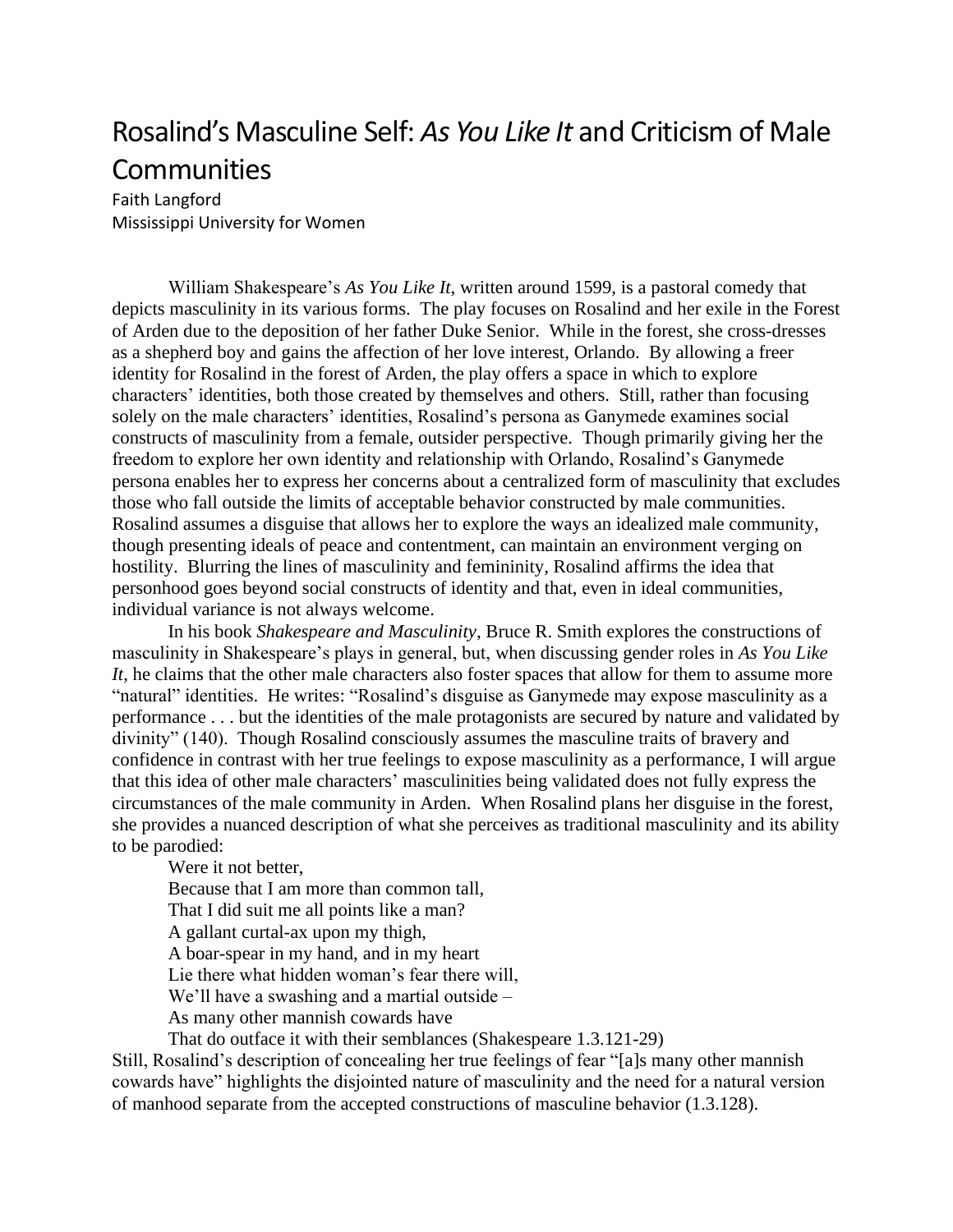Masculinity, then, is represented as a construct that can be cast on or off as the need arises; much like Rosalind's persona, it becomes a disguise established to prevent ill treatment or rejection in a community. Even though Rosalind's disguise allows her to protect herself from the other male characters, the exiled courtiers display a form of masculinity sanctioned by their status in the forest's community and, in so doing, present the potential for hostilities amidst their community. Thus, using her version of masculinity to explore men's use of violence, misogynistic beliefs, and conditional promises in the world of the play, Rosalind explores her own fears about masculinity to visualize a relationship, in particular her marriage with Orlando, in which the male partner does not necessarily have complete authority. Exposing how male communities propagate ideas of dominance, Rosalind/Ganymede applies her criticisms to the ideal male community in the forest, which, though not presenting as much hostility as the court does, constructs similar ideas about what constitutes manhood. Still, revealing these concerns to Orlando and other characters enables, to some extent, a denial of their power.

In drawing attention to the masculinity script of domination and its ever-present status in the play, Rosalind assumes a version of manhood that is intentionally stereotyped, hiding one's true characteristics under a hypermasculine exterior. Presenting misogynistic and anti-love beliefs in addition to the pretense of bravery, Ganymede's masculinity becomes exaggerated almost to the point of disbelief. Even he recognizes this extremity, for when recalling the advice his uncle gave him about women, Ganymede says that "every one fault seem[ed] monstrous till his fellow fault came to match it" (Shakespeare 3.2.361-62). Because this masculinity deliberately exposes the prejudices it constructs and reproduces through interactions within male communities, its obvious artificiality supports its criticism of such forms of manhood. Therefore, even before entering her dialogues with Orlando and Phoebe as Ganymede, Rosalind prefaces that she "will speak to him like a saucy lackey" and will "sauce her with bitter words," respectively (3.2.299-300, 3.5.74). Embodying a form of masculinity known as the "saucy jack," Ganymede identifies himself as the means by which masculine characteristics can be highlighted, explored, and criticized. In Smith's exploration of this masculinity script, he identifies the ways Shakespeare's clowns embody this version of manhood and, in doing so, "play out parodies of serious models of masculinity" (55). Acknowledging the freedom of the saucy jack script to highlight the social constructs that make up masculinity, Rosalind aligns herself with this performance of masculinity to further explore the idea it evokes that "a man is no more but what a man swears he is" (Smith 57). Recognizing a man's sense of self as dependent on his conception of himself in relationship with others, Rosalind/Ganymede raises a concern for the ways men, though able to determine their own masculinity scripts, still assume society's ideas about masculinity. Yet, in understanding the changeable nature of identity with her parodying of the scripts, Rosalind reveals the potential for even a hypermasculine character to change.

Though Rosalind's gender-crossing has traditionally been recognized as starting once she assumes the Ganymede disguise, there are hints that such barriers are crossed even before she transitions into the forest. Cynthia Marshall points to the transgressive nature of Rosalind and Celia's attendance at the wrestling match, which, usually closed off to females, reveals the physicality of male violence in their community (271). As an expression of the hostilities between Orlando and his older brother, Oliver, the match epitomizes the divisive masculinity of courtly society—one constructed solely for the benefit of the individual. With this model as reference for the traits valued by the male community, Rosalind's understanding of masculinity ties in with its support of violence. Linking masculinity further with domination, both Celia and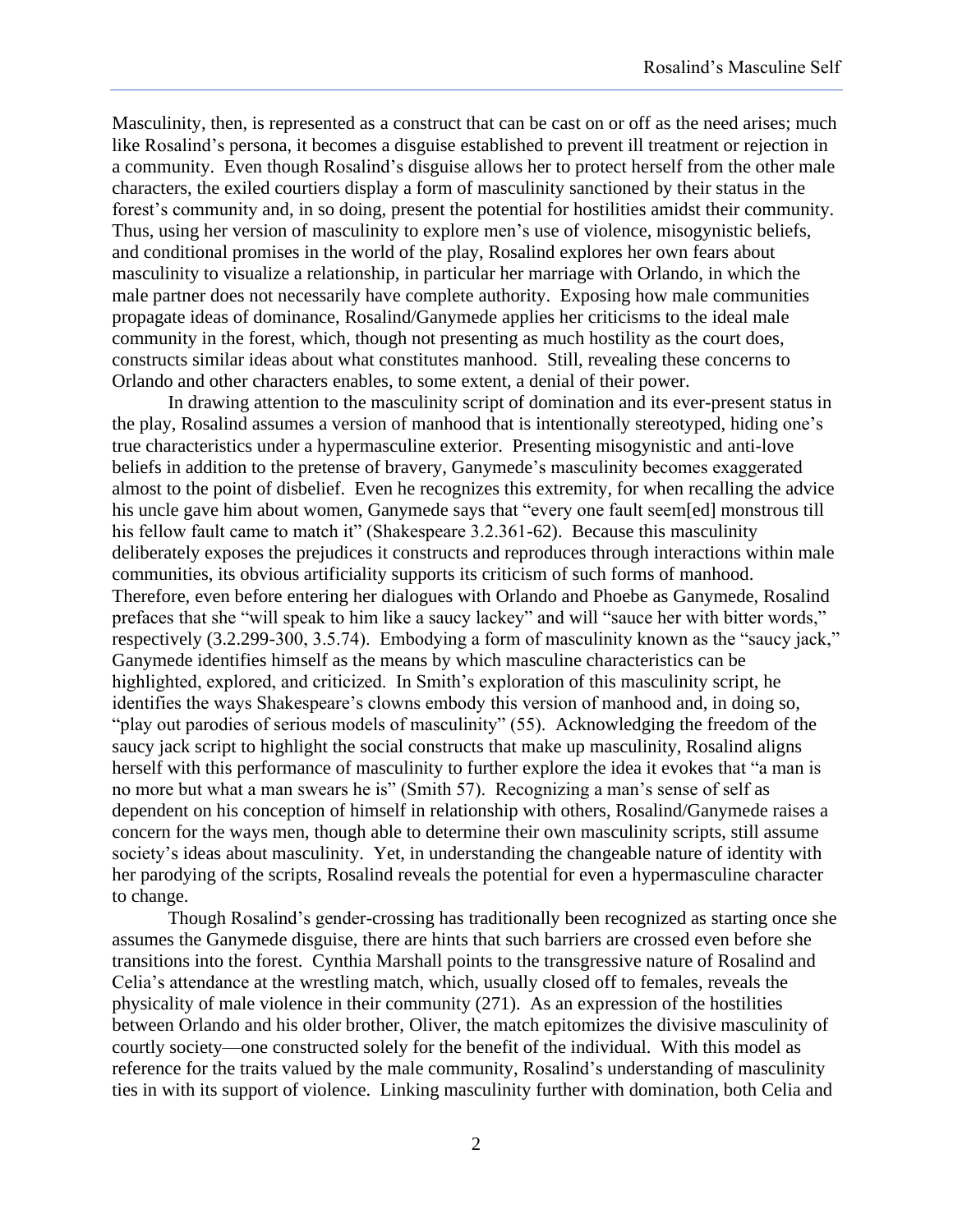Rosalind evoke myths of masculinity while participating in the audience of the sport, bringing up ideas about Hercules as well as wishing for "a thunderbolt in mine eye" to connect themselves with Jupiter (Shakespeare 1.2.204, 208). This interaction furthers their envisioning of what constitutes masculinity in the court; while idealized and almost god-like, the prime example of a man is one who can defeat others. While the male community may support such competitions between its members, the one who triumphs represents the epitome of manhood.

Still, Rosalind recognizes the violence of this masculinity as threatening to those members who cannot attain the highest ideal of manhood but also to those outside of its system of values. Duke Frederick banishes Rosalind precisely because she evokes feminine virtues; he claims that "Her very silence, and her patience / Speak to the people, and they pity her" (Shakespeare 1.3.81-82). In a place where compliance is assumed to be subversive, Rosalind recognizes the extent unopposed masculinity can promote division and hostility. Therefore, when transitioning into the forest, Rosalind remarks cautiously about the dangers of rape or assault and proposes that she arm herself in her Ganymede disguise (1.3.114-15). In a place where there seems to be even fewer social constraints, her fears envision masculinity at its most extreme. Even Orlando has a similar reaction upon entering the forest; drawing his sword when he comes across the feasting Duke and his company, he brings violence to a place that does not openly condone hostilities. Still, as John S. Garrison and Kyle Pivetti assert in their analysis of the politics of peace in the forest of Arden, such a nonviolent space only occurs once it "involves setting aside the narratives that had presumed inevitable violence" (8). While they recognize that the Duke calms Orlando's violent reaction by reminding him "of his noble bloodline" and "that he once knew kindness and laughter, not the violence of the wresting match," such examples do not remove Rosalind's expectations for violence (Garrison and Pivetti 7). While Rosalind's disguise conceals her identity and allows a freer interaction with Orlando, she remains as Ganymede throughout the scenes of the forest for protection. She eventually removes her Ganymede costume once Hymen conducts her to the wedding ceremony in which she is handed over to her father and Orlando, and Rosalind recognizes the constant threat of violence (Shakespeare 5.4.120-21). A man must always be present for protection; though her disguise allows her to live alone with Celia, it cannot be cast off and replaced with a nonviolent outlook on the world until her marriage.

Although Mark Bracher emphasizes the ways the masculinity of the play shifts from presenting a hostile male community to one that promotes equal relationships and more "natural" forms of masculinity, such an analysis denies the ways the Duke's forest court excludes certain members of the male community. Despite facing the same issues of a limited food supply and the possibility of starvation as Orlando, Ganymede does not establish himself in the Duke's forest court to gain community or support. Rather, while continually in the company of male characters excluded from the forest court (such as Touchstone, Jaques, who excludes himself, and the shepherds Corin and Silvius), Ganymede establishes his place amongst the outsiders of the forest, a group apart from the centralized male community headed by Duke Senior. In his discussion of the utopic elements of the forest of Arden, Ryan Farrar recognizes the exclusion of the overtly critical characters, Touchstone with his satirical remarks (367) and Jaques with his discontent (370), as part of the community's failure to enact the utopic ideals they theoretically express (369). Similarly, in his analysis of Touchstone's debate with Corin concerning the benefits of courtly and country life, Farrar argues that Corin, by engaging in such wordplay with the satirical comic, "in a utopian way, undermines the nobility's belief that it serves as a paragon for all human behavior" (377). Thus, his analysis exposes the fact that constructions of gender in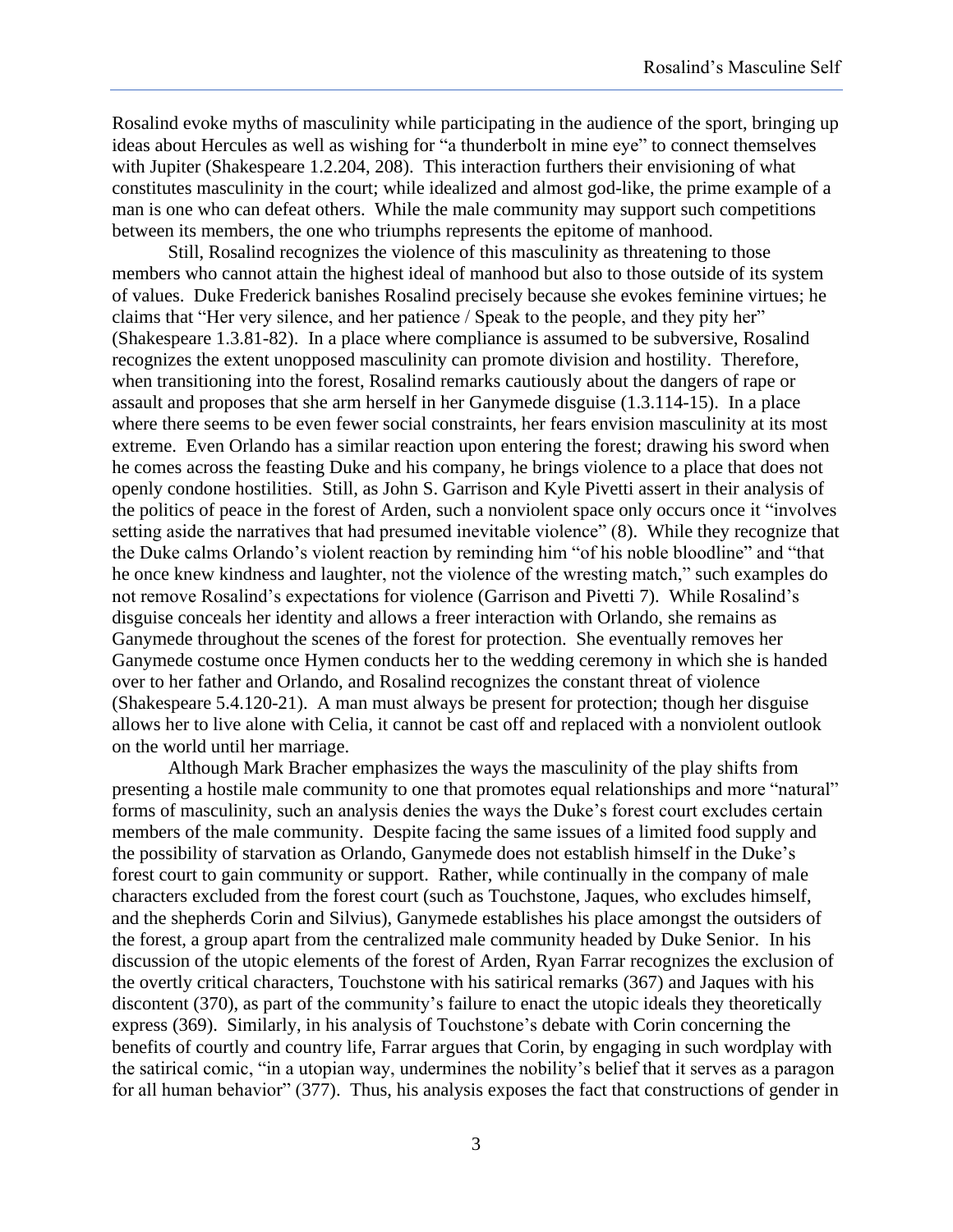male communities intersect with class identities as well. Whether displayed in the forest or in the court, the version of masculinity the central male community supports becomes, instead of more "natural," a semblance of unified personhood.

Rather than presenting a completely peaceful community, then, the forest's court evokes similar ideas of hostility and violence the court does, though in less obvious ways. When the audience is first introduced to the community of the Duke and his courtiers in exile through a conversation between Oliver and Charles before the wrestling match, Charles hints at the potential violence of that idealized community; he depicts them as "liv[ing] like the old Robin Hood of England" (Shakespeare 1.1.114-15). Though his association of the community with "the golden world" evokes a peaceful time (1.1.117-18), the fact that their community is described using legends, hazy tales from long ago, establishes the characters' muddled perspectives about the ideal male community. Also, the reference to Robin Hood, particularly his skill with the bow and arrow, associates the community with an underlying sense of violence. However, these hints of violence become even more apparent once that male characters in that community are introduced. As soon as the scene transitions to the forest, Duke Senior explains that, amidst the wintry weather in the forest, he and his fellow exiles hunt deer. He even offers some pity for the slain deer, saying that "it irks me the poor dappled fools" should "[h]ave their round haunches gored" (2.1.22, 25). Still, his concerns may not be solely for the deer but also for the ways such a kill would reflect the hunter's skill. According to A. Stuart Daley, a fatal shot in the deer's "haunches," or rear, would make the animal die a slow, painful death (83). Therefore, Duke Senior's description, much like Jaques' empathetic reaction, evokes his sympathy for the animal's plight. However, such a shot might also result in the animal escaping the hunter and, presenting the possibility of a failed hunt, would reflect negatively on the hunter's skills (Daley 83). Duke Senior's commentary, then, in addition to evoking sympathy for the deer, returns the conversation to his and his community's abilities to enact an ideal masculinity and embody the Robin Hood legend with which they are associated. Therefore, when confronted with Jaques' extreme sympathy for the deer in which he associates the creature with himself by giving it human characteristics, Duke Senior does not take Jaques' portrayal of the deer seriously and sees it as a starting point for light-hearted debate and personal entertainment (Shakespeare 2.2.71-72). Still, Jaques' commentary, though disregarded lightly by the courtiers, calls into further question the role the exiled courtiers assume. He labels them as "usurpers, tyrants" and rails against the ways they kill animals "In their assigned and native dwelling place" (2.2.63-64, 66). This male community evokes a masculinity of dominance, and Jaques, recognizing that the deer are not the only ones under threat in the forest, reveals his similar lowered position. Although the exiled courtiers may present some sympathy to those they dominate, the male community's concerns reflect their own interests.

Nevertheless, some elements of the exiled courtiers' focus on hunting allow for a more egalitarian reading of their community. Daley asserts this perspective when noting that, faced with the possibility of starvation by being in the forest during the winter, the courtiers need to hunt to survive (84). Though he notes that hunting, in its traditional sense with hounds and a chase, would be seen as a noble pastime and enable a man to prepare for future combat, the hunting the exiled lords employ, in killing for food, would have been associated with "crass utilitarianism" (Daley 78, 80). King James VI of Scotland, who would later become King James I of England, also wrote in *Basilikon Doron* (1599) that "it is a thievish forme of hunting to shoote with gunnes and bowes" (Daley 80). Even if exhibiting a degradation from the noble version of the sport, the description of the exiled courtiers spending their days hunting evokes the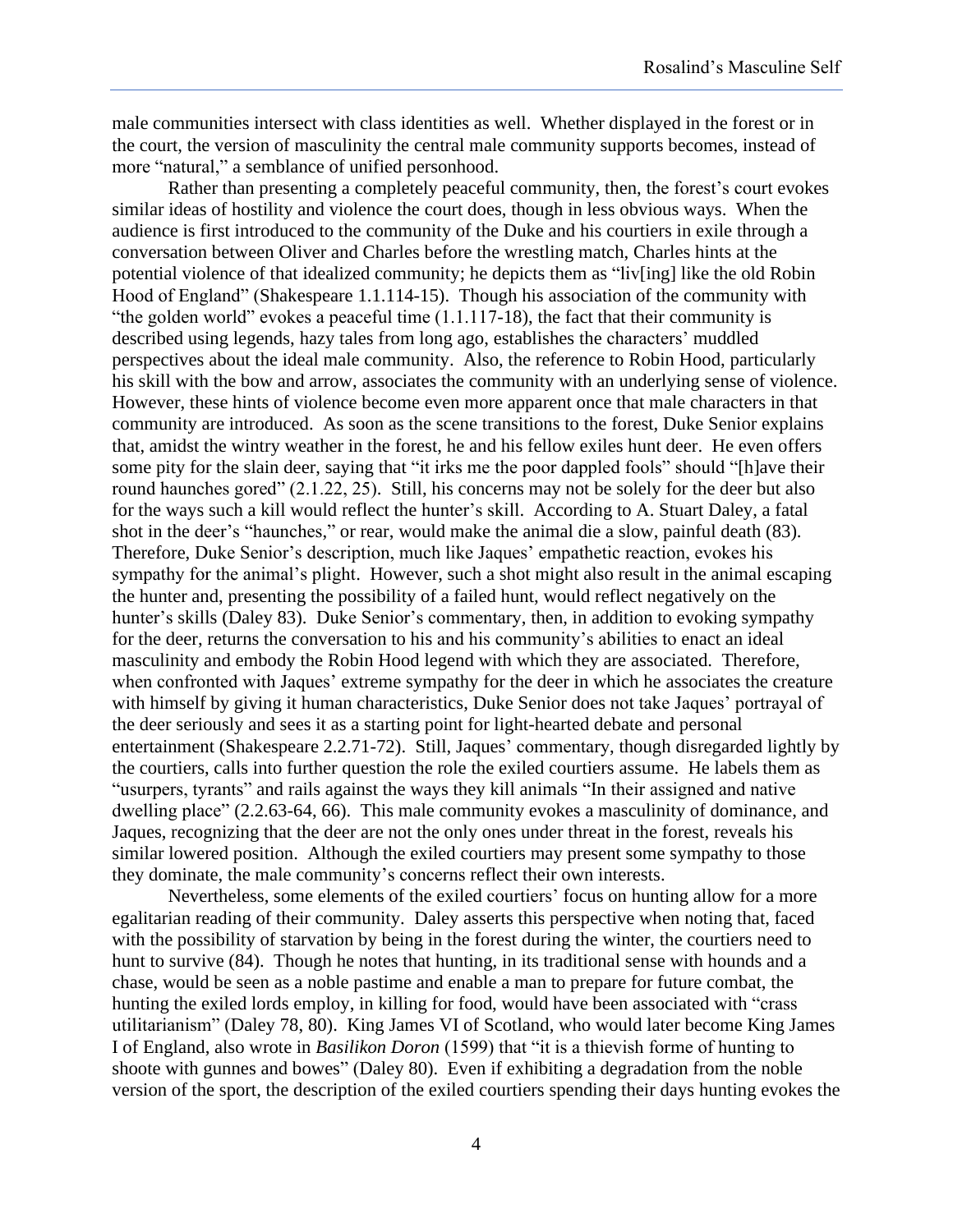earlier focus on the wrestling match. Much like the form of hunting the exiles employ, wrestling was seen as a sport associated with the peasantry in Early Modern England (Marshall 274). Though performing activities beneath their social classes in both cases, Orlando and the exiled courtiers use these activities to display their masculinity and dominate other men. The sports themselves were also associated with improving one's performance in other activities deemed nobler, such as warfare. Baldassare Castiglione's *The Book of the Courtier*, a conduct manual for noblemen first published in 1528 (decades before *As You Like It* was supposedly written in 1599), recommends wrestling as a sport from which to gain skills with weapons, presumably for future combat (29). Similar ideas in Early Modern England express hunting as "a mimic war" and "a duty in fact, for princes and noblemen" (Daley 78). Both forms of male communal action, wrestling and hunting, reflect the expectation at that time for men to perform a version of masculinity based on violence. Therefore, when Jaques imagines a dying deer with human qualities, the correlation becomes even more direct; he connects hunting in the forest with the killing animals but also, potentially, with the killing of other men. Even if mainly focused on obtaining food, the exiled courtiers do not forsake their associations with courtly ideas completely. Once his brother renounces his power, Duke Senior's swift transition at the end of the play into assuming the role of duke reveals the forest community's temporary nature (Shakespeare 5.4.178-80). Thus, the noblemen exiles, making room for such a quick shift back into the world of the court, enter the forest with a mindset to maintain the traits of noble masculinity rather than reform them.

Just as Jaques' dissent reveals the ways male communal activities set up potential hostilities between men, Rosalind's disguise as Ganymede exposes the possibilities for the noble, male community to mistreat women. When Celia notes that she spotted Orlando "furnished like a hunter," Rosalind replies, "O, ominous! He comes to kill my heart" (Shakespeare 3.2.249-50). Though, of course, using love metaphors involving violence do not necessarily translate to actual violence, Rosalind's descriptions continue to revolve around the male partner's dominance in these relationships. Evoking the issue raised earlier by Jaques about the deer killed in its native habitat, Rosalind, as Ganymede, tells Orlando that she is "As the cony [rabbit] that you see dwell where she is kindled" (3.2.345-46). Like Jaques' self-association with the wounded deer, Rosalind uses this technique to place herself as a victimized and helpless animal. Using this same metaphor to describe the relationship with Phoebe, Ganymede explains that "Her love is not the hare that I do hunt" (4.3.19). Though these metaphors recognized the lowered positions of the female partner in being subjected to the violence of her male counterpart, Rosalind's initial imagining of her disguise recognizes her need for protection against this form of domination. She announces that she will wear symbols of violence, not only for self-protection but also for sport: "A gallant curtal-ax upon my thigh, / a boar-spear in my hand" (1.3.124-25). Ganymede's boar spear, associated with the costume of "a stripling soldier . . . or a boyish hunter," also evokes "the virgin goddess of hunting, Diana" who wields the spear in the defense of her chastity (Daley 72-73). Representing the pursuit of war and sport as a man as well as the protection of her chastity as a woman, Rosalind/Ganymede creates a simultaneously masculine/feminine self that recreates the dynamics of male dominance in these relationships. Acknowledging the female's need for protection against the male's violent acts, Rosalind forms an identity in which she can do both the hunting and protecting.

Even the environment in which Rosalind and Celia choose to live in their disguises protects them from the male community. Vin Nardizzi discusses the ways pastoral literature and the pastoral landscape allow Rosalind and Celia to criticize the society around them and, in doing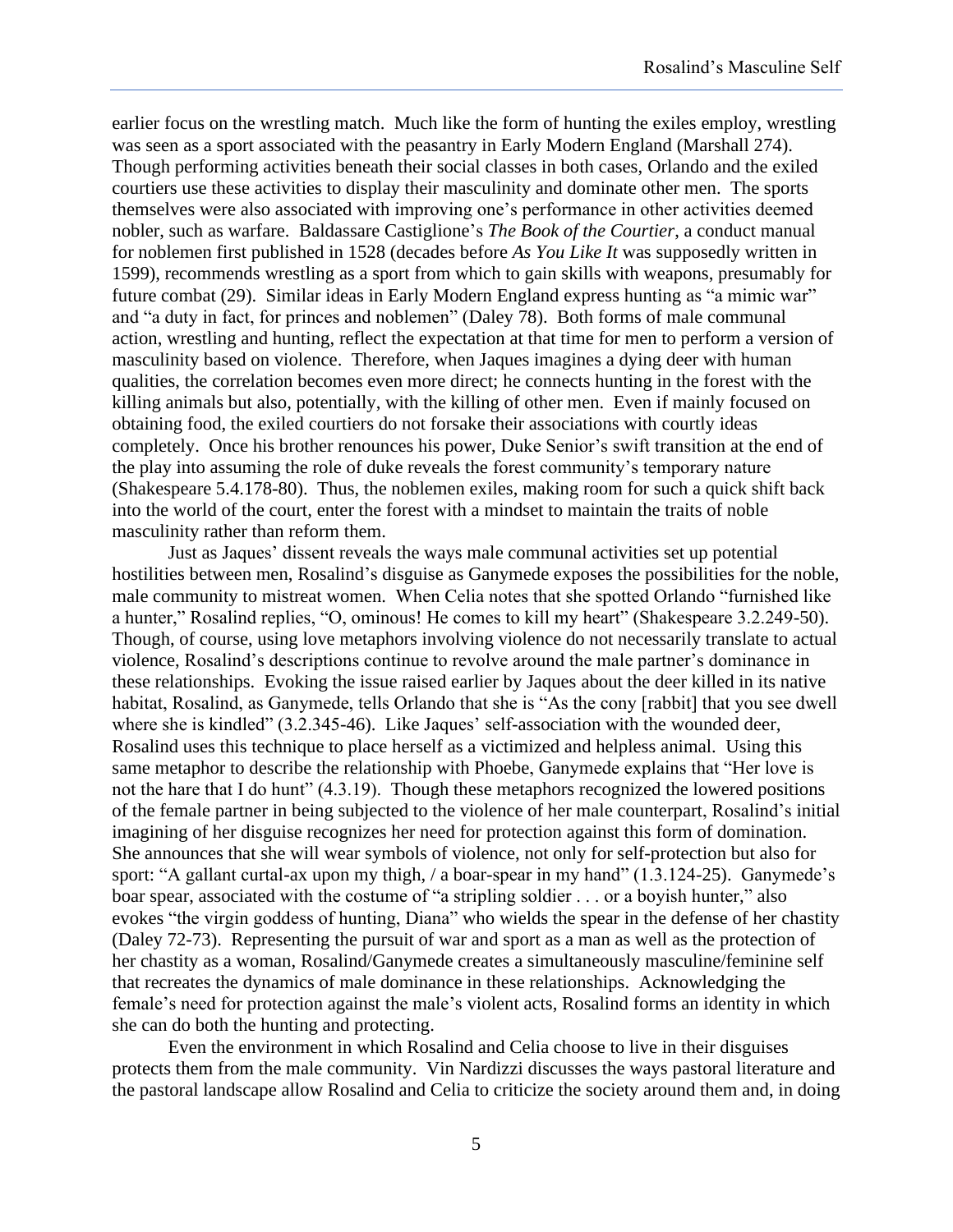so, allows an exploration of the possibilities for their protection from the male community in this space. Nardizzi points out that the cottage in which Ganymede and Aliena, Celia's shepherdess persona, reside is described as "purlieus" land (576). Exploring the implications of the "purlieus" in legal terms, he notes that such property lay outside the boundaries of English forest law and that those holding these lands could "hunt deer, so long as they did not impede the deer's safe return back into forested lands from the transitional space of the purlieus" (Nardizzi 577). Marked as a place of temporary non-violence and sport without brutality or killing, the land on which Ganymede and Aliena reside protects them from any intrusion of the male community through hunting but also from the metaphorical disturbances of a man pursuing a female love. While Nardizzi recognizes that, in the world of the play in France, forest laws would not have been enacted at the time, the term "purlieus" would nevertheless hold significance to the audience (577). Rosalind and Celia's negotiations with the shepherd Corin for this purchase as well as their dependence on him for their food supply also highlight the necessity of their separation from the other exiles. Primarily framed as a means to keep their identities concealed, their withdrawal to lives as shepherd and shepherdess, respectively, prevent Rosalind and Celia from experiencing the drawbacks of a dominating, noble masculinity on which the courtly forest community centers. Their sole dependence on lower-class male characters in the form of the shepherd Corin for their survival also directly contrasts with the exiled courtiers, who, though a co-dependent male community, hunt for their food and, in displaying their skills and triumphs in the process, maintain a class association with the nobility. By dissociating themselves with these noble hunters and thus denying their own nobility, Rosalind and Celia further strengthen their disguises as lower-class shepherds.

In much the same way that Rosalind and Celia disguise themselves to prevent being raped in the forest, their avowal to be with each other as brother and sister protects them from other male exploits. Julie Crawford reads this relationship of mutual support as an example of the female bond of chastity that was highly regarded in the Early Modern period (109). Recognizing in this relationship a means by which women could intervene and obtain more equal marriages for each other, she examines this alongside Ganymede's discussion of "the importance of jointure, the set of property rights given to a woman as part of a marital contract" (Crawford 119, 118). Marriage, then, becomes an essential part of Ganymede's criticisms, when, for Orlando's sake, he assumes the persona of Rosalind. Allowing a more direct association of the ways male partners exploit women in marriage, Ganymede-as-Rosalind confronts the legal side of marriage and recognizes the oaths made between the partners as essential to securing their relationship. Therefore, after this conversation between Ganymede-as-Rosalind and Orlando, Celia addresses these concerns directly to Rosalind. Celia criticizes Orlando: "O, that's a brave man. He writes brave verses, speaks brave words, swears brave oaths, and breaks them bravely" (Shakespeare 3.4.38-40). Associating oath-making and breaking with a purely masculine enterprise, Celia's conception of bonds keeps marriage as an ever-present possibility in the play and alters the way Rosalind arranges bonds as Ganymede.

The act of promise-keeping also became a rising issue during Shakespeare's time, as Tim Stretton notes in his analysis of conditional bonds in Shakespeare's *The Merchant of Venice*, a play believed to have been written around the same time as *As You Like It*. Discussing the increased anxieties about a person keeping his or her word in sixteenth-century England, he recognizes that making conditional promises became one of the preferred solutions to this difficulty by enabling a promise-keeping that gave a freer sense to how much these promises had to be enacted (Stretton 75). Therefore, specifically when interacting with Phoebe, the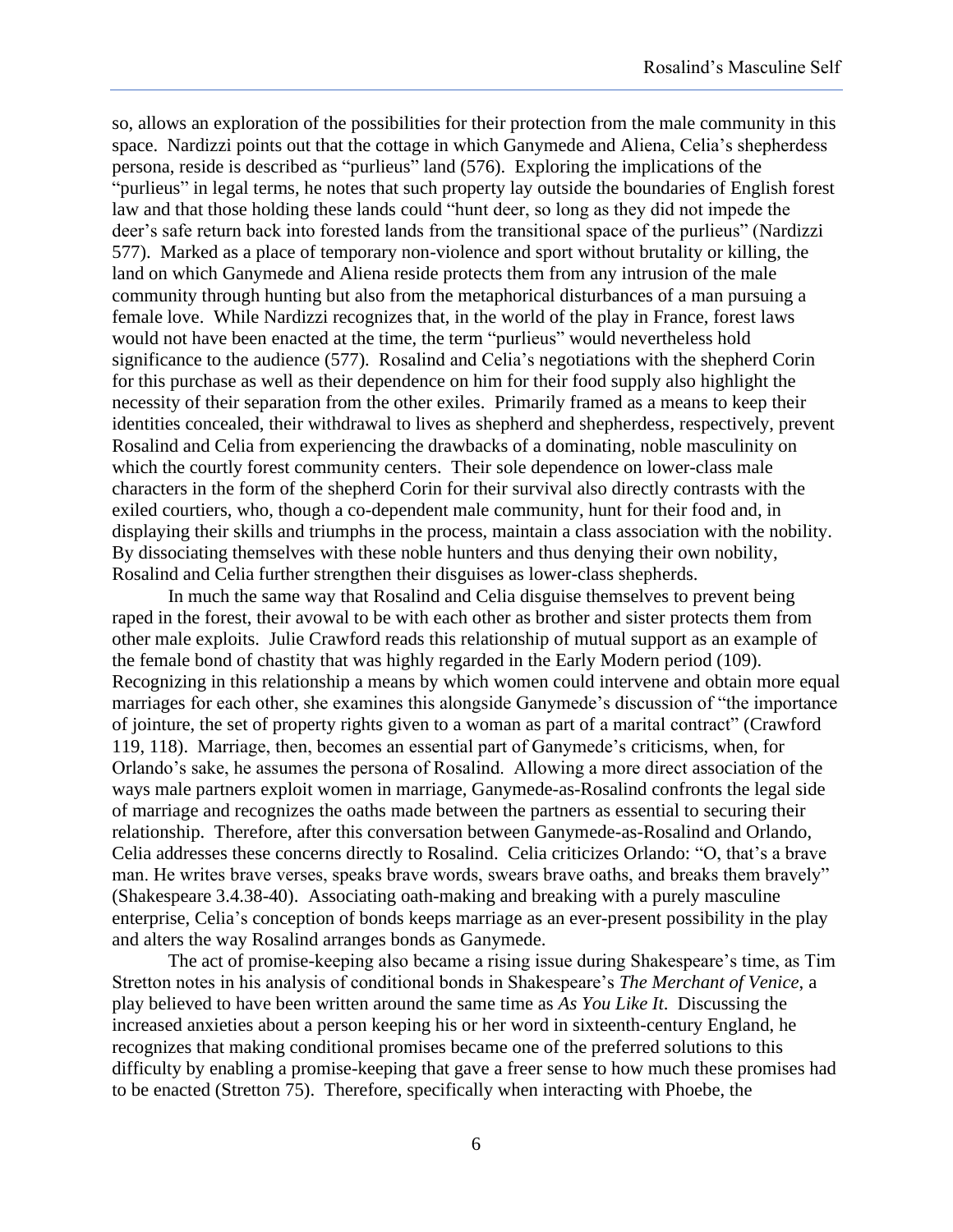shepherdess who falls in love with the hypercritical Ganymede, Rosalind/Ganymede addresses the issue of male oath-making and breaking by using the conditional form for her/his promises. When receiving the love letter from Phoebe, Rosalind/Ganymede tells Silvius a series of promises to deliver back to her, namely "that if she love me, I charge her to love thee; if she will not, I will never have her unless thou entreat for her" (Shakespeare 4.3.74-76). In this series of conditional statements, Rosalind/Ganymede acknowledges the impossibility of Phoebe's love for her/him, and in each case, Rosalind/Ganymede gets the upper hand. Thus, once s/he makes the later marriage arrangements, Rosalind/Ganymede tells Phoebe, "I will marry you if ever I marry woman, and I'll be married tomorrow" (5.3.118-20). In this promise, one s/he intends on breaking, Rosalind/Ganymede acts much like the masculine lovers she and Celia envision earlier, ones who, in keeping their interests as priorities, neglect their sworn oaths.

However, tellingly, with this conditional promise-making, the oaths Ganymede swears to the other male characters, including Orlando and Silvius, and those addressing himself are enacted exactly how these male characters wish. Thus, complying with the male characters' desires, this series of promise-making highlights the significance of an assertive female character, Phoebe, who instead of submitting to love, pursues Ganymede much like Orlando does Rosalind, by writing love letters and love poetry. Rejecting the idea that only men can pursue women in love, Phoebe does not resign herself to be subjected to her male counterpart. Even though Linda Woodbridge remarks on the conventional reading of pastoral literature as objectifying female love interests (194), the shepherdess here does not become another facet of the pastoral landscape by becoming the subject of love poetry. Rather, in writing her own poetry, Phoebe comes closer to Woodbridge's reading of pastoral literature as giving greater significance to the female voice by recognizing that "pastoral's opting out of the world of power and public life is effeminizing, emasculating" (204). Though Phoebe does not ultimately get much of a say in her marriage, Phoebe's act of writing love verses to Ganymede as well as the fact that her perspective is at least included when arranging the matches at the end introduce her presence as an essential part of arranging perspectives past those validated by the male communities.

Just as Ganymede's conditional promises about marriage arrangements prioritize male desires, they also highlight the importance of these hypothetical vows in creating male communities of support in the play. In particular, when Touchstone gives the example of using "if" statements to tell a courtier he does not like his beard, he understands that any conflict that potentially arises can be avoided "with an 'if" (Shakespeare 5.4.101). Using conditional statements to enable peaceful relationships, Touchstone enacts a similar definition of men's use of such promises as Rosalind/Ganymede does in including Phoebe's perspective by asserting that, ideally, each individual's desires will be heard and enacted to benefit the collective. While, as with Jaques' firm opposition to deer hunting, this ideal does not always happen in the forest's noble, male community, the other, more disjointed male community, in which Ganymede interacts with Orlando, Touchstone, Jaques, Silvius, and Corin, reimagines the male community as one in which individuality does not become suppressed. This community, through its use of "if" statements, creates an environment enabling multiple modes of masculinity. Garrison and Pivetti offer a similar analysis with their understanding of the hypothetical statement as presenting a compromise that allows both sides "to save face" (6). Thus, in enabling a community that allows for each person, even those holding opposite views, to enact what he or she promises, the values of the male community can contain all forms of individuality. Paul Joseph Zajac also explores this potential in his analysis of the play's goal to form a community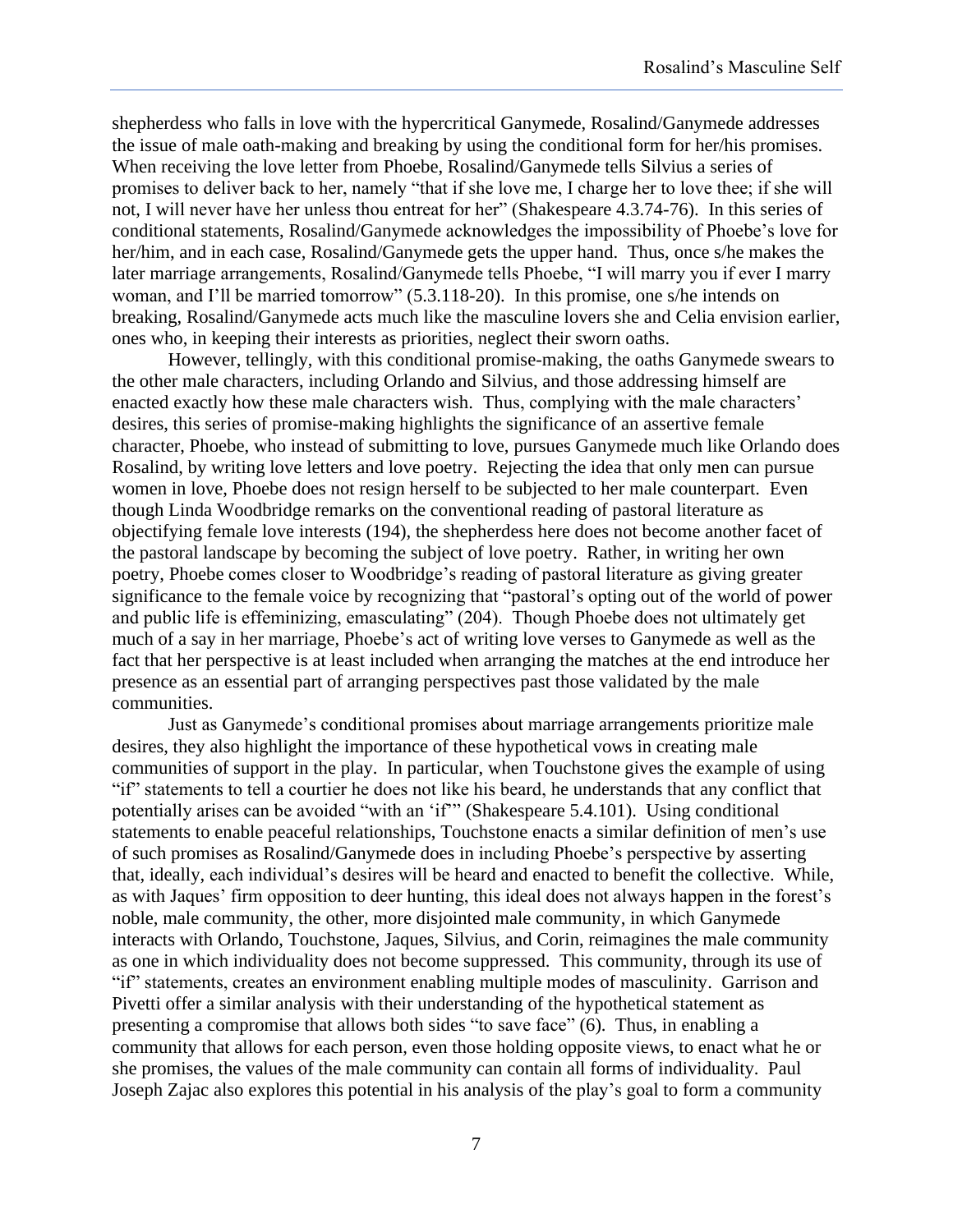based on the characters' contentment. Therefore, Zajac asserts that Ganymede's arrangement with Phoebe enables a consensual marriage with Silvius by acknowledging her view and input (333). Yet, the conditional statements presented to Phoebe give her only one obvious option; between marrying Rosalind or Silvius, she must choose the male partner. Not allowing further exploration of her desires beyond those arranged for her, the shepherdess must marry the shepherd.

Though Rosalind/Ganymede makes several promises, including conditional ones, to Orlando, Rosalind arranges a firmer bond for their relationship from the beginning. Giving him "*a chain from her neck*" as a love token soon after they meet, Rosalind tells Orlando to "[w]ear this for me" (Shakespeare 1.2.243 [stage direction], 244). Stretton recognizes the action of bestowing a token as denoting an oral promise, one that becomes firmer because of its more tangible nature (82). Unlike the unstable conditional promises, Rosalind's oath-making through token-giving secures a solid expression of identity amidst the ever-changing notions of gender and sexuality. Seeing the chain becomes a source of reassurance of Orlando's faithfulness; before Rosalind even confronts Orlando as Ganymede, Celia remarks on the chain Orlando wears (Shakespeare 3.2.185). Much of the reasoning behind this promise-making, however, comes from Rosalind's remembrance that "[her] father loved Sir Rowland as his soul" (1.2.231). In her understanding that such a firm male community will enable her to enact her desires, Rosalind then grants Orlando the token of her affections—one she knows she will be able to keep because her father supports Orlando's father. In fact, Stretton recognizes "another legal instrument, her father's will," enacted in *The Merchant of Venice* as essential to assure one's commitment to a promise (81). Applying this reading to Rosalind's situation, then, her recognition of her father's approval gives her even more authority in arranging the bond. Rather than having conditional promises be made for and about her, as Ganymede later does with Phoebe, such a direct agreement arranged by Rosalind herself introduces the running theme of her ability to set up promises between characters throughout the play as Ganymede.

While gaining a fair amount of autonomy through her Ganymede disguise, Rosalind assumes a sense of personhood that also understands the nature of the society in which she lives and, in preparing for a return to that society as a woman rather than a boy, must make compromises in arranging her own goals. Just as Rosalind recognizes that her and Phoebe's marriages must be given male approval, Rosalind's disguise as Ganymede also complies with some of the same ideas men promote in their relationships with women. Douglas E. Green introduces a similar understanding in analyzing Rosalind's role as a projection of the masculine self, for he writes that "a man often loves his beloved insofar as she reflects himself" (42). Regardless, Rosalind's persona as Ganymede is not wholly conceived within the world of the play as a man's imaginings. Instead, Rosalind/Ganymede draws attention to the ways male communities limit their support for men, their relationships with women, and their approval of those who do not fit their conceptions of masculinity. Even from the point of first assuming the disguise, Ganymede enacts a script that epitomizes ideals about communal manhood. Ganymede notes that his misogynistic advice to Orlando comes from his "old religious uncle" (Shakespeare 3.2.350). Exposing the ways male communities, in their interactions, transfer dominance, Rosalind/Ganymede also acknowledges these relationships as those from which, almost like an inheritance, men garner information about life and love. Orlando evokes this idea when he first introduces his resolve to regain his gentlemanly status, for he tells Adam, the long-time servant of his father, that "the spirit of my father, which I think is within me, begins to mutiny against this servitude" (1.1.21-23). Even the idealized communities in the play enact this, for, as Farrar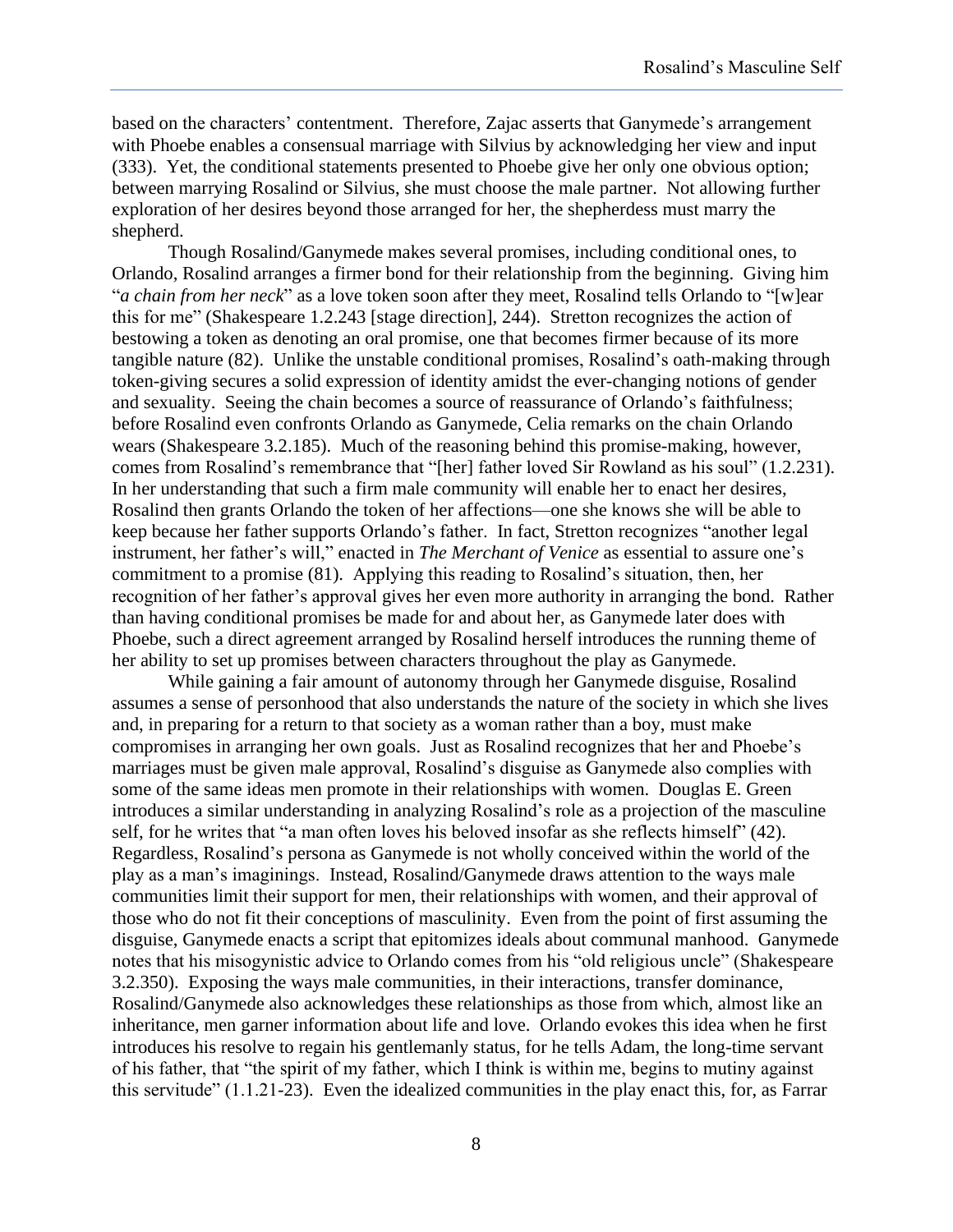asserts, the Duke's forest court similarly values a "continued deferential behavior toward authority" (367). Unable to present a model in which male friendship enacts complete equality, Ganymede's parody creates the sense that male communities exist primarily in mentor-mentee or master-servant relationships, reproducing associations of masculinity with dominance through these relationships.

Still, Rosalind, in recognizing this view, understands ways to replace these hierarchical male communities, specifically through her emphasis on a marriage of partnership. In Smith's analysis of the ways Shakespeare's plays deal with boys coming into manhood, he discusses the conflicts explored between a "classically sanctioned valuation of male-male friendship" and the "Protestant ideal of companionate marriage." According to his discussion, while the model focusing on male friendship supports a man's dominance over his wife, the model of companionship becomes less focused on those domineering values (88). Through her Ganymede persona, Rosalind addresses these concerns directly by exploring some of the same ideas about the hostile relationship between male communities and marriage. In early modern England, the Ganymede myth became a cultural shorthand for same-sex desire; Rosalind's choice of the name for her male alter ego seems a deliberate invocation of these ideas. Tracing the origins of the Ganymede myth back to classical mythology's ideas about homosexuality, Stephen Orgel understands homoeroticism, particularly in the form of Ganymede, as "a perpetual affront to women and to marriage, even the marriage of the queen of heaven" (146). Especially with the fact that hostilities between Juno (wife of Jupiter) and Ganymede (Jupiter's lover) were explored by Shakespeare's contemporaries (Orgel 156-57), the idea that marriage and male community are put at odds with each other in *As You Like It* helps explain some of Rosalind's goals in assuming the Ganymede disguise.

Exploring the threats male-male communities pose to heterosexual marriage and women, Rosalind's disguise as Ganymede becomes a way that she can assure her place in their marriage will not be lowered because of Orlando's reliance on the male communities that promote man's domination. Thus, when Celia refers to the relationship between Rosalind and herself early in the play as "like Juno's swans / Still we went coupled and inseparable," her reference associates them with another facet of the Ganymede myth (Shakespeare 1.3.78-79). Specifically, though, her analogy also aligns them with heterosexual marriage and women, which were traditionally Juno's domain. When the wedding scene occurs at the end, then, Hymen, the god of marriage, does not serve as much as a representative of the restoration of patriarchal authority but as the means to replace the model of male community that enables men's dominance over women. Crawford's analysis of this scene also supports this argument. She recognizes the ways, much like Ganymede's earlier comments about jointure, Hymen uses a "language of evenness" to refer to the marriages between the couples (122). Epitomizing a marriage of companionship, then, Hymen triumphs over the male community and its vision of manhood. In fact, the enactment of this scene might also evoke the earlier image of the two women as "Juno's swans." Accompanying the god of marriage himself this time, Rosalind and Celia no longer have to affirm their places in their marriages next to their male partners; their bonds are secure. Ganymede's conditional promise-making to Phoebe also reflects this arrangement. Instead of completely denying Phoebe a say in her marriage, Ganymede presents Phoebe's goals for her future alongside Silvuis' wishes. Recognizing that their desires will not necessarily align, Ganymede's inclusion of both partners' perspectives recognizes that a partnership, even one of equality, requires compromises.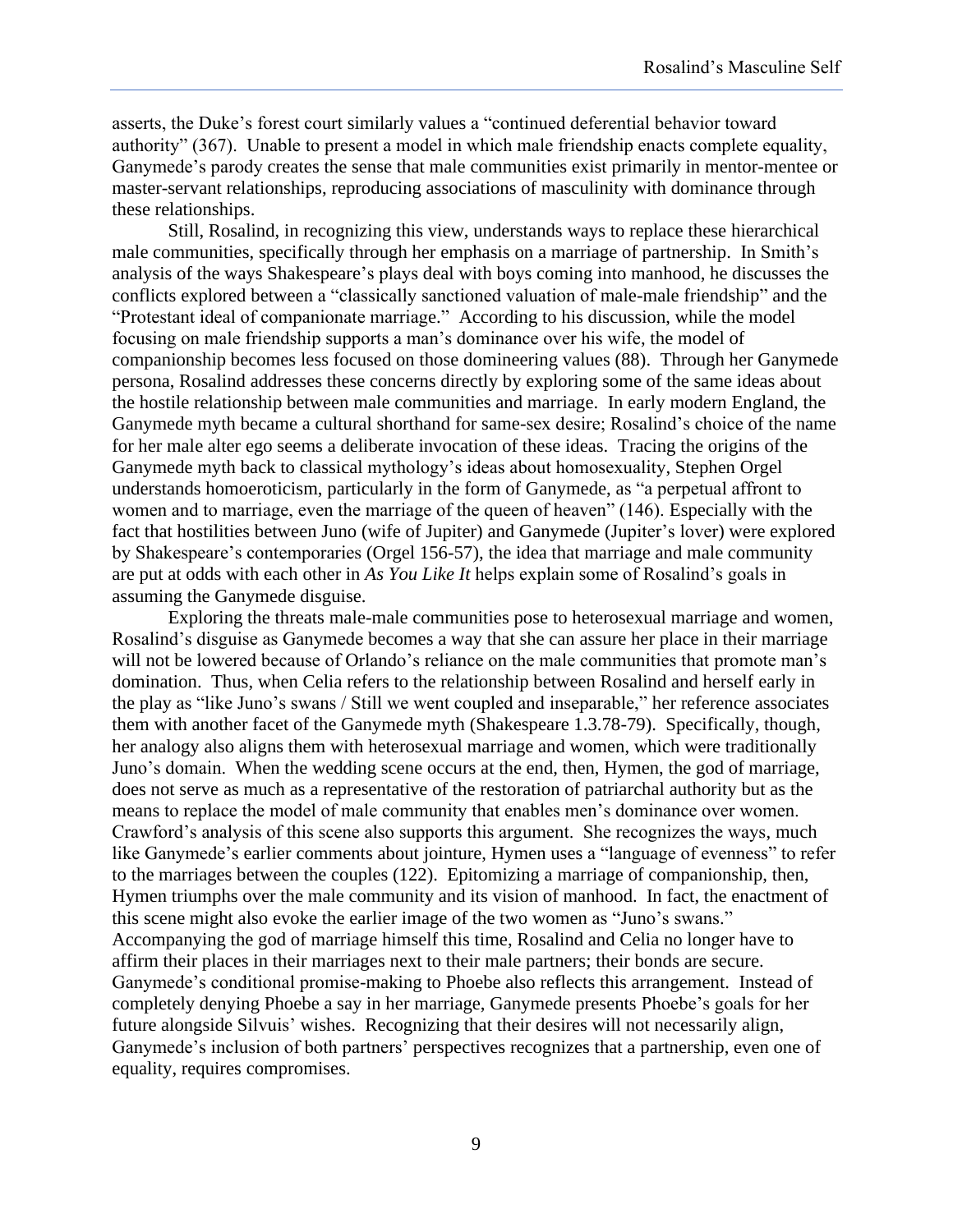Still, this reasoning, focused on the marriage itself, does not take into account Rosalind's submission to Orlando and her father at the wedding ceremony. When she comes up to them, after coming in with Hymen and Celia, Rosalind says, first to her father, then to Orlando, "To you I give myself, for I am yours" (Shakespeare 5.4.120-21). Rosalind's unquestioning submission here becomes almost too submissive. Not only does it contradict Hymen's portrayal of "evenness," but her lines are phrased in such a way that they call attention to the scene as a performance. In its deliberateness, this scene of stilted submission, instead, enacts a version of marriage that enables a later change in their relationship's dynamics. Contextualizing *As You Like It* beside Early Modern England's varying perspectives on lovesickness and marriage, Carol Thomas Neely notes the "highly formalized and ritualized" elements of the weddings in this scene and asserts "that this is just yet another donning of roles" (127). Rosalind's ability to transition between characters, to enact scripts of masculinity and femininity, displays the ways she is highly conscious of the society in which she lives. Even if she conforms to some of her expected roles as a woman, her deliberate contradiction of these roles when assuming the guise of Ganymede as well as her strict adherence to femininity at select moments expose her perceptiveness. Thus, in continuing to transition between these roles, even in the epilogue when she steps out of her role as Rosalind and becomes the boy actor on the stage, she presents her personhood as unrestricted by society. Rejecting the constraints of these scripts by freely taking on and casting them off, Rosalind transcends the male community's promotion of centralized masculinity and the idea of marriage as women's submission to men. Ganymede's statement, when play-acting as Rosalind for Orlando, proves true: "Maids are May when they are maids, but the sky changes when they are wives" (Shakespeare 4.1.155-57). Thus, evoking Ganymede's previous warnings about women's changeability, Rosalind's ability to switch between characters expresses the ways men, in criticizing women for their individuality, are taught to only support the primary, sanctioned model of manhood. Rosalind's fluid identity, then, becomes part of her multifaceted character, one which contests the ideas promoted by the central male community of the play.

By becoming the outsider in the play, Rosalind establishes her sense of self through a perspective that recognizes the society in which she lives allows only a limited amount of individuality. Still, the way Rosalind displays herself in not being confined to scripts of femininity or masculinity draws attention to the ways society devalues such displays of diversity. Although other characters, like the male characters excluded from the forest court and Phoebe, can assert their senses of self to a certain extent, Rosalind is better able to explore her personhood once she transgresses gender boundaries and, in parodying societal constructions, rejects the assumption that these behaviors are "natural." Regardless, her self-expression allows her to present her true identity to others. Though Rosalind adds to the criticisms other male characters make about their societies through her disguise, her interactions as Ganymede mainly focus on granting her individual desires and expressing her identity. Though the play shifts away from focusing on same-sex communal interactions to heterosexual marriage by the end of the play, Rosalind's choice to not speak to Celia at the marriage ceremony at the end—as well as her decision to marry Phoebe off to Silvius to solve her dilemma as Ganymede—exposes the ways Rosalind maintains a firm view of the world in which she lives as dominated by male communities. As she makes concessions to attempt to create the best situation for herself, Rosalind's relative silence and submission in the final scene becomes a way for her, through becoming deferential to male authorities, to make room for her individuality in circumstances less ceremonious.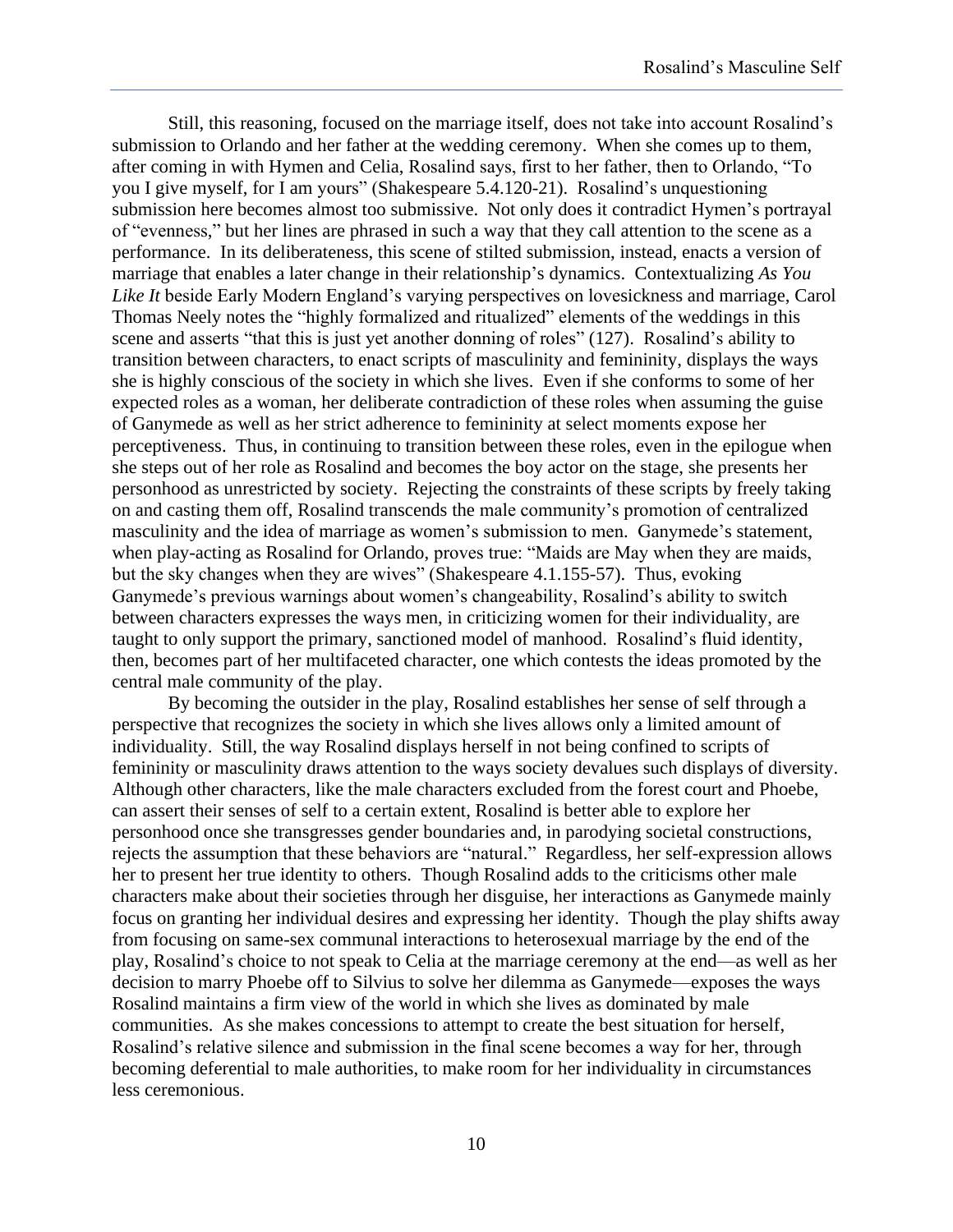Presenting individuality as the key to gaining personal autonomy, Rosalind fights for herself, not in a world of her own making, but in one she recognizes as having little, but at least some, potential to change. Rosalind's commitment to her own needs perhaps arises from her wariness of the collective politics displayed by the male communities of the play, a centralizing notion that erases the self. Therefore, in her pursuit of more equality in a society she recognizes as limiting the expression of one's identity, Rosalind asserts the need for a person to fight for him or herself. Rosalind's goals in disguising as Ganymede are perhaps not completely ideal, yet, in fighting for her personal freedoms, she recognizes the ways an ideal society should look. As a realist who knows the world she lives in and attempts to make her place in it, Rosalind creates a space for herself where she actively engages with her identity as Rosalind, Ganymede, or even boy actor.